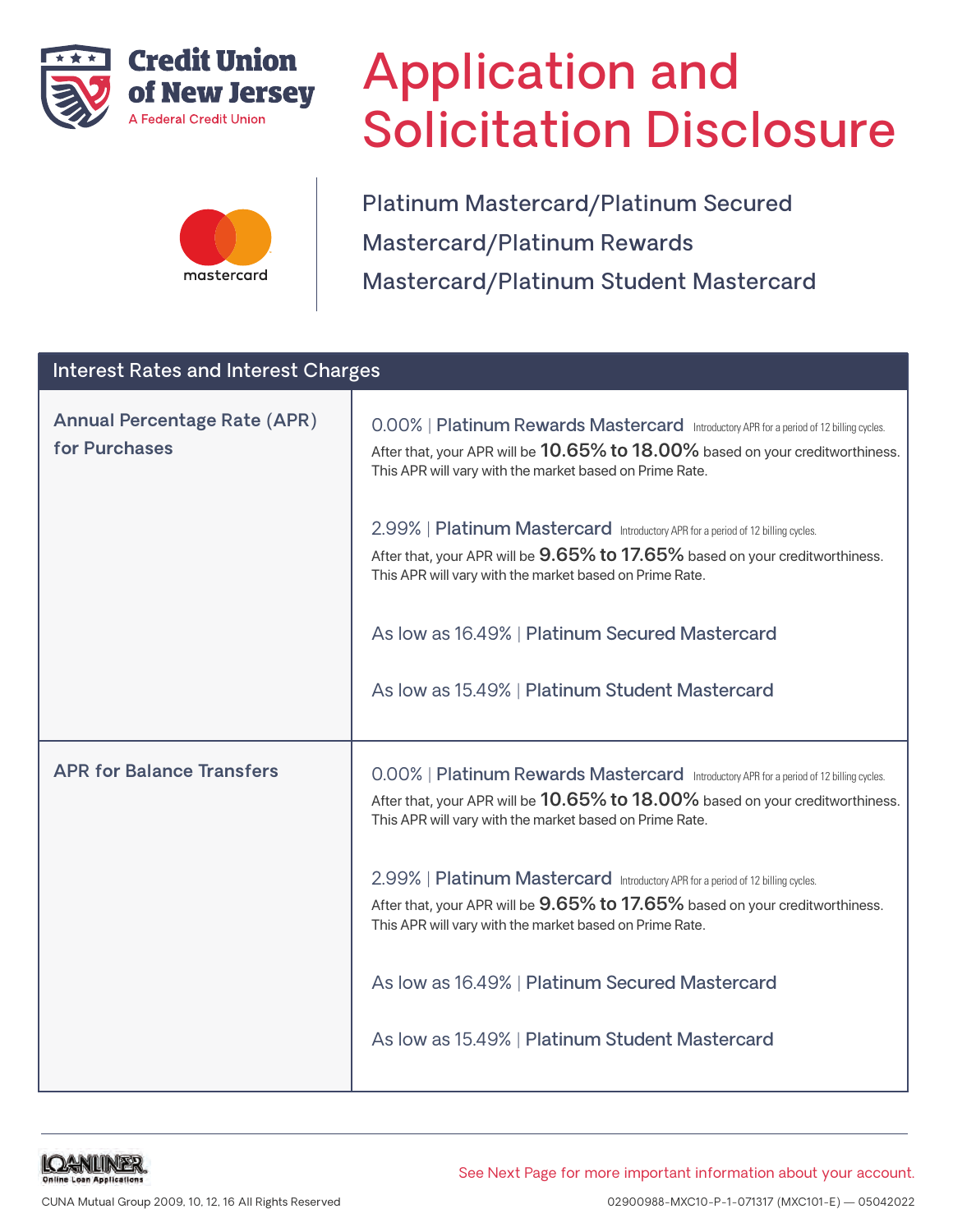| <b>APR for Cash Advances</b>                                                                             | 0.00%   Platinum Rewards Mastercard Introductory APR for a period of 12 billing cycles.<br>After that, your APR will be 10.65% to 18.00% based on your creditworthiness.<br>This APR will vary with the market based on Prime Rate.<br>2.99%   Platinum Mastercard Introductory APR for a period of 12 billing cycles.<br>After that, your APR will be 9.65% to 17.65% based on your creditworthiness.<br>This APR will vary with the market based on Prime Rate. |  |
|----------------------------------------------------------------------------------------------------------|-------------------------------------------------------------------------------------------------------------------------------------------------------------------------------------------------------------------------------------------------------------------------------------------------------------------------------------------------------------------------------------------------------------------------------------------------------------------|--|
|                                                                                                          | As low as 16.49%   Platinum Secured Mastercard                                                                                                                                                                                                                                                                                                                                                                                                                    |  |
|                                                                                                          | As low as 15.49%   Platinum Student Mastercard                                                                                                                                                                                                                                                                                                                                                                                                                    |  |
| <b>Penalty APR and when</b><br>it applies                                                                | <b>Platinum Mastercard</b><br>18.00%<br><b>Platinum Secured Mastercard</b><br>18.00%<br><b>Platinum Rewards Mastercard</b><br>18.00%<br><b>Platinum Student Mastercard</b><br>18.00%<br>This APR may be applied to your account if you make a late payment.<br>How long will the Penalty APR apply? If your APRs are increased for this<br>reason, the Penalty APR will apply until you make six consecutive minimum<br>payments when due.                        |  |
| <b>How to Avoid Paying Interest</b><br>on Purchases                                                      | Your due date is at least 25 days after the close of each billing cycle. We will<br>not charge you any interest on purchases if you pay your entire balance by<br>the due date each month.                                                                                                                                                                                                                                                                        |  |
| <b>Fees</b>                                                                                              |                                                                                                                                                                                                                                                                                                                                                                                                                                                                   |  |
| <b>Set-up and Maintenance Fees</b><br>•Annual Fee<br>• Account Set-up Fee                                | <b>None</b><br><b>None</b>                                                                                                                                                                                                                                                                                                                                                                                                                                        |  |
| <b>Transaction Fees</b><br><b>•Balance Transfer Fee</b><br>•Cash Advance Fee<br>•Foreign Transaction Fee | <b>1\$10.00</b> or 2.00% of the amount of each balance transfer, whichever is greater<br>'\$10.00 or 2.00% of the amount of each cash advance, whichever is greater<br>1.00% of each transaction in U.S. dollars                                                                                                                                                                                                                                                  |  |
| <b>Penalty Fees</b><br>•Late Payment<br>•Over-the-Credit Limit<br>•Returned Payment                      | Up to \$27.00<br><b>None</b><br>Up to \$27.00                                                                                                                                                                                                                                                                                                                                                                                                                     |  |

1. Maximum Fee: \$50.00